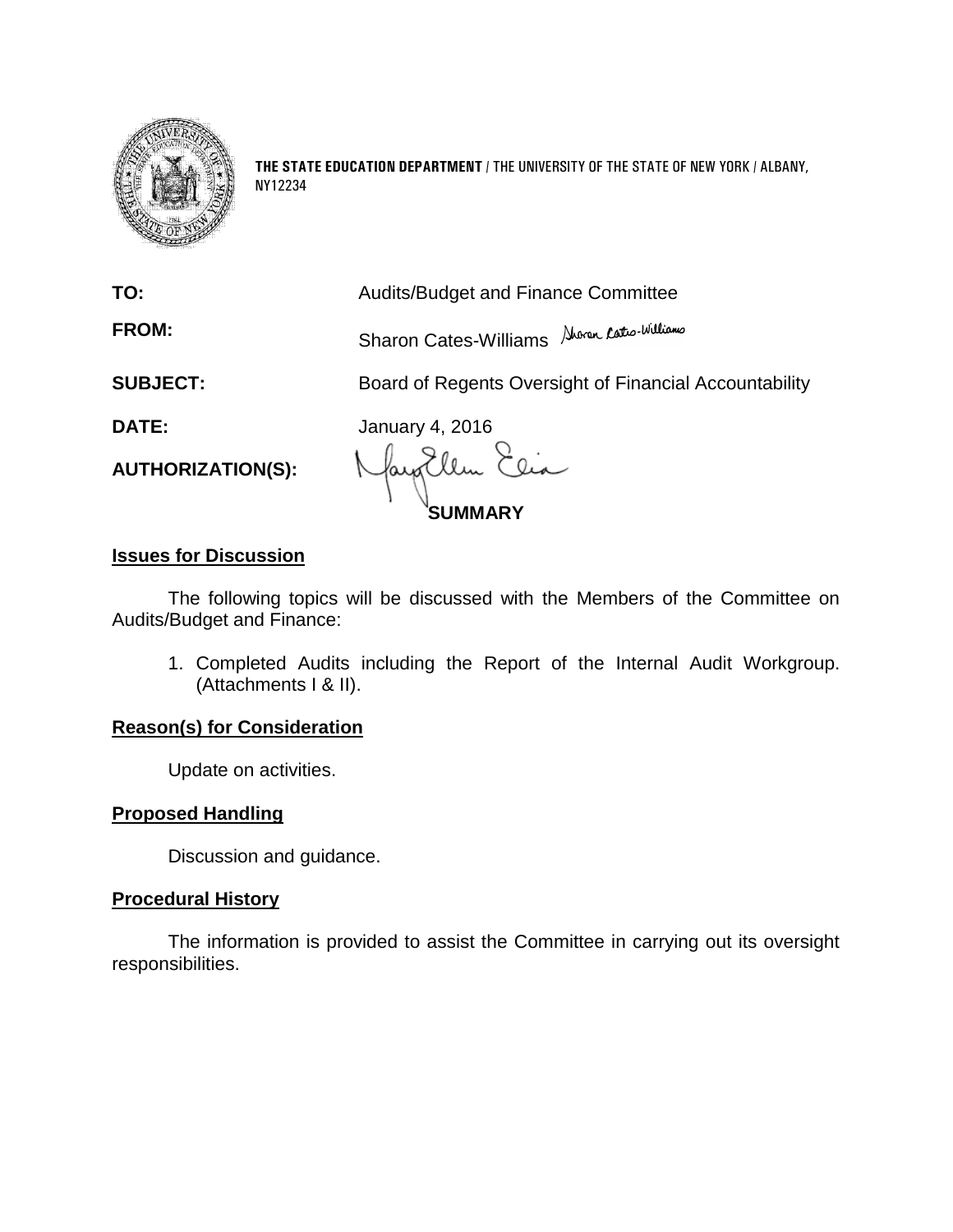# **Background Information**

1. Completed Audits including the Report of the Internal Audit Workgroup The Committee is being presented with 12 audits this month. (Attachments I & II)

Audits are provided as follows:

Office of the State Comptroller

Altmar-Parish-Williamstown Central School District Candor Central School District Finger Lakes United Cerebral Palsy Compliance with the Reimbursable Cost Manual Hancock Central School District Jamestown City School District Little Flower Union Free School District Lowville Academy and Central School District New York City Department of Education Southern Cayuga Central School District Unity House of Troy Compliance with the Reimbursable Cost Manual Upstate Cerebral Palsy Compliance with the Reimbursable Cost Manual Westhampton Beach Union Free School District

# **Recommendation**

No action required for audit initiatives and presentation of audits.

# **Timetable for Implementation**

N/A

The following materials are attached:

 Report of the Internal Audit Workgroup and Summary of Audit Findings including Audit Abstracts (Attachments I and II)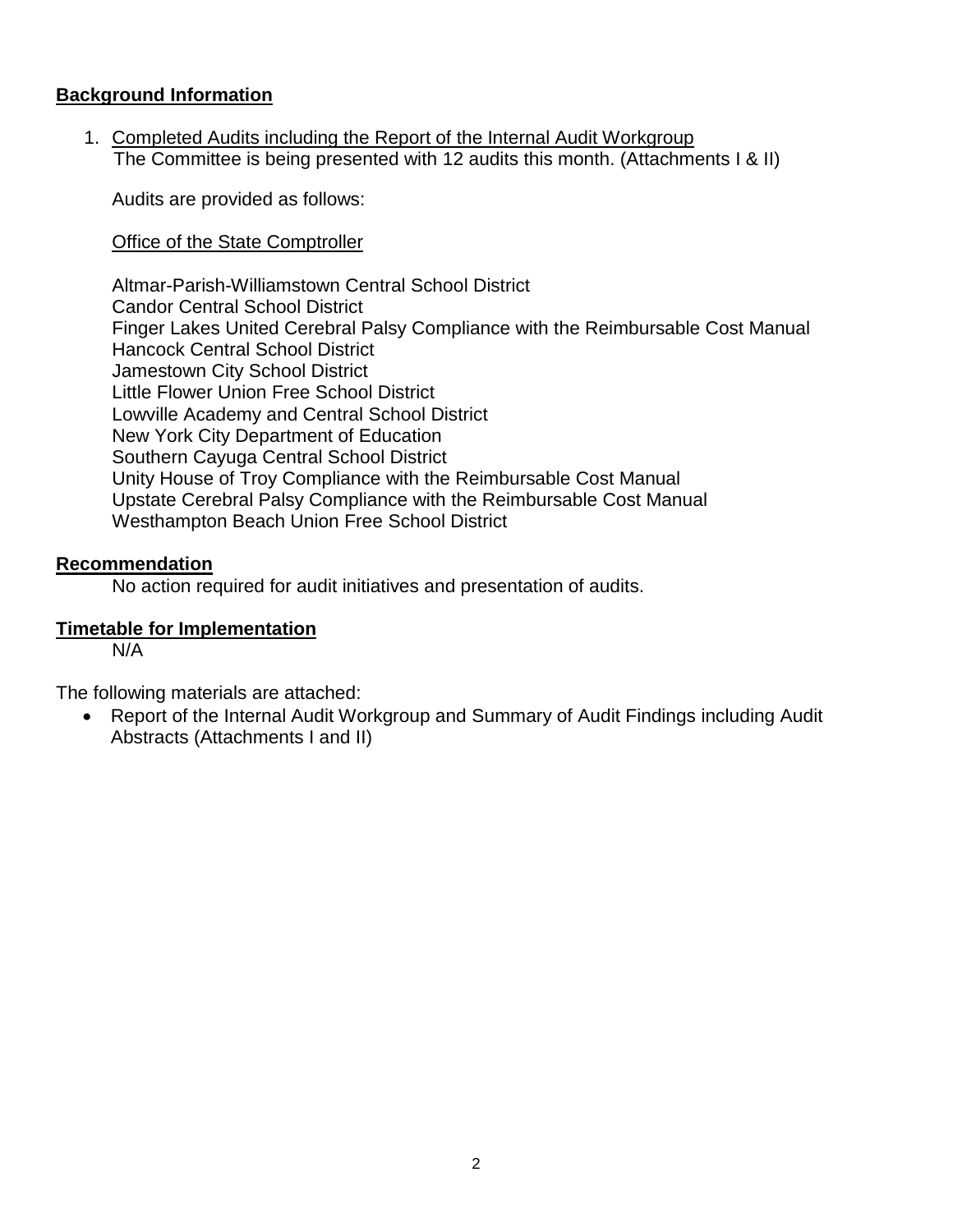### **Regents Committee on Audits/Budget and Finance January 2016 Review of Audits Presented Department's Internal Audit Workgroup**

### Newly Presented Audits

The Department's Internal Audit Workgroup reviewed the twelve audits that are being presented to the Committee this month. All twelve audits were issued by the Office of the State Comptroller (OSC). Nine audits were of school districts and three providers of special education services.

The findings were in the areas of capital assets, claims processing, financial reporting, budgeting, art education requirements, Consolidated Fiscal Reporting (CFR) compliance, the school lunch program, and tax certiorari.

The Department has issued letters to the school district auditees reminding them of the requirement to submit corrective action plans to the Department and OSC within 90 days of their receipt of the audit report.

The Internal Audit Workgroup reviewed all the audits and determined that there are no specific audits to bring to the Committee's attention.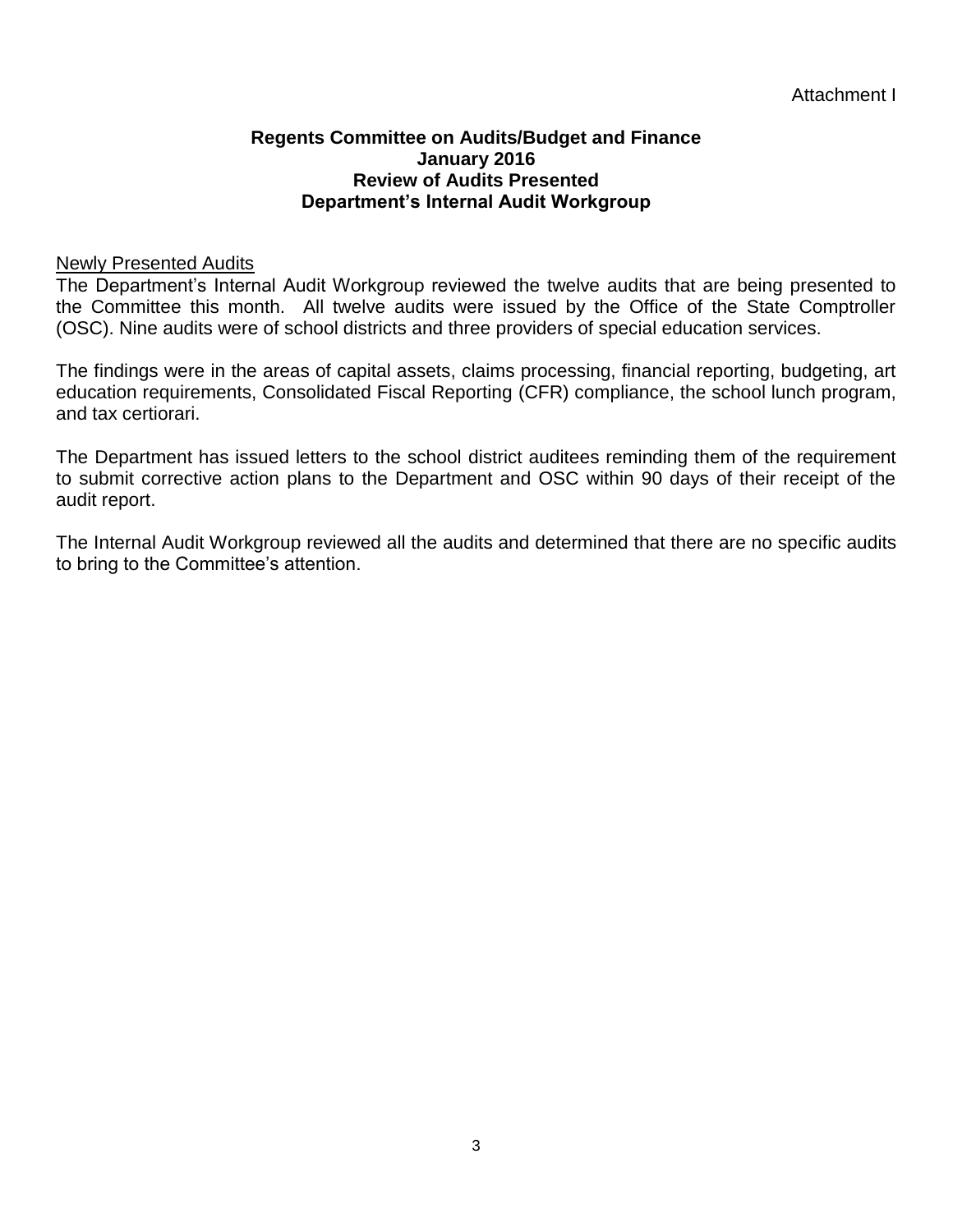# **January Regents Audits/Budget and Finance Committee Meeting Summary of Audit Findings**

| Audit                                                                                | Assets<br>Capital | Processing<br>Claims | Reporting<br>Financial | Budgeting | Other |
|--------------------------------------------------------------------------------------|-------------------|----------------------|------------------------|-----------|-------|
| <b>Office of the State Comptroller</b>                                               |                   |                      |                        |           |       |
| * Altmar-Parish-Williamstown Central School District (footnote 4)                    |                   |                      |                        |           |       |
| * Candor Central School District (footnote 3)                                        |                   |                      |                        |           |       |
| * Finger Lakes United Cerebral Palsy and the State Education Department (footnote 2) |                   |                      |                        |           |       |
| * Hancock Central School District (footnote 3)                                       |                   |                      |                        |           |       |
| Jamestown City School District                                                       |                   |                      |                        |           |       |
| <b>Little Flower Union Free School District</b>                                      |                   |                      |                        |           |       |
| Lowville Academy and Central School District                                         |                   |                      |                        |           |       |
| * New York City Department of Education (footnote 1)                                 |                   |                      |                        |           |       |
| Southern Cayuga Central School District                                              |                   |                      |                        |           |       |
| * Unity House of Troy and the State Education Department (footnote 2)                |                   |                      |                        |           |       |
| Upstate Cerebral Palsy and the State Education Department                            |                   |                      |                        |           |       |
| Westhampton Beach Union Free School District                                         |                   |                      |                        |           |       |
|                                                                                      |                   |                      |                        |           |       |

|  | 201F<br>Janu⊾<br>. . |  |  |  |  |  |
|--|----------------------|--|--|--|--|--|
|--|----------------------|--|--|--|--|--|

1 Art Education Requirements

- 2 CFR Compliance
- 3 School Lunch
- 4 Tax Certiorari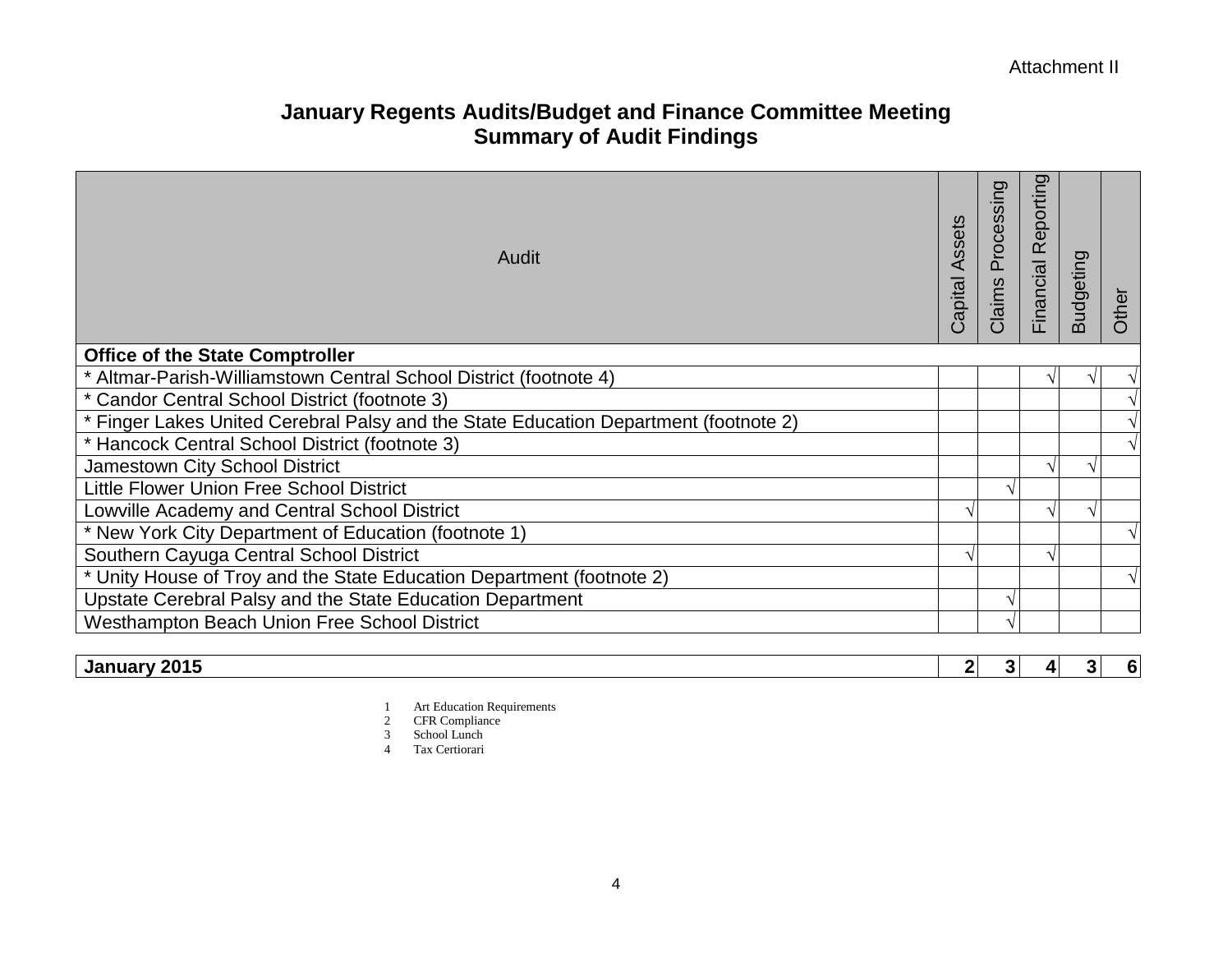| <b>Office of the State Comptroller</b>                                                                                                             |                                                                                                                                                                                                                                                                                                                                                                                                                                                                                                                                                                                                                                                                                                                                      |                                                                                                                                                                                                                                                                                                                                                                                                                                                                                                                                  |  |  |
|----------------------------------------------------------------------------------------------------------------------------------------------------|--------------------------------------------------------------------------------------------------------------------------------------------------------------------------------------------------------------------------------------------------------------------------------------------------------------------------------------------------------------------------------------------------------------------------------------------------------------------------------------------------------------------------------------------------------------------------------------------------------------------------------------------------------------------------------------------------------------------------------------|----------------------------------------------------------------------------------------------------------------------------------------------------------------------------------------------------------------------------------------------------------------------------------------------------------------------------------------------------------------------------------------------------------------------------------------------------------------------------------------------------------------------------------|--|--|
| <b>Audit</b>                                                                                                                                       | <b>Major Finding(s)</b>                                                                                                                                                                                                                                                                                                                                                                                                                                                                                                                                                                                                                                                                                                              | <b>Recommendation/Response</b>                                                                                                                                                                                                                                                                                                                                                                                                                                                                                                   |  |  |
| <b>Altmar-Parish-</b><br>Williamstown<br><b>Central School District</b><br><b>Financial Condition</b><br>2015M-232<br><b>5th Judicial District</b> | During the audit period, the Board and District officials did not  <br>develop reasonable budgets or effectively manage the<br>District's financial condition to ensure that the general fund's<br>unrestricted fund balance was within the statutory limit. Over<br>the last four fiscal years, the District spent nearly \$3 million<br>less than planned and only used \$1.5 million of the over \$4<br>million of appropriated fund balance that was budgeted to<br>finance operations. As a result, the District's year-end<br>unrestricted fund balance as a percentage of the next year's<br>budgetary appropriations averaged about 41 percent over the<br>last four years, which is more than 10 times the statutory limit. | 4 recommendations<br>The<br>report's<br>recommendations<br>focused on the District ensuring<br>that the unrestricted fund balance<br>is in compliance with Real Property<br>Law<br>limits;<br>Tax<br>statutory<br>developing a formal plan to reduce<br>unrestricted<br>balance that<br>fund<br>benefits<br><b>District</b><br>taxpayers;<br>developing procedures to ensure<br>more realistic budgets are adopted;<br>and reviewing tax certiorari reserve<br>amounts to determine if reserves<br>are reasonable and necessary. |  |  |
|                                                                                                                                                    |                                                                                                                                                                                                                                                                                                                                                                                                                                                                                                                                                                                                                                                                                                                                      | District officials generally agreed<br>with the report's recommendations<br>and have indicated that they plan to<br>take corrective action.                                                                                                                                                                                                                                                                                                                                                                                      |  |  |
| <b>Candor Central School</b><br><b>District</b><br><b>School Lunch</b><br><b>Operations</b><br>2015M-173<br><b>6th Judicial District</b>           | The District is serving nutritious meals to its students.<br>However, the meals cost more to prepare than the revenue<br>generated by the meal sales. In addition, the District's<br>productivity level for meals per labor hour (MPLH) is below<br>the industry average. Although the industry average may not<br>be achievable given certain District conditions, District officials<br>can use the industry average to monitor operations and work                                                                                                                                                                                                                                                                                | 2 recommendations<br>recommendations<br>report's<br>The<br>focused on the District closely<br>monitoring cafeteria operational<br>where<br>costs<br>and,<br>possible,<br>implementing plans to control the                                                                                                                                                                                                                                                                                                                       |  |  |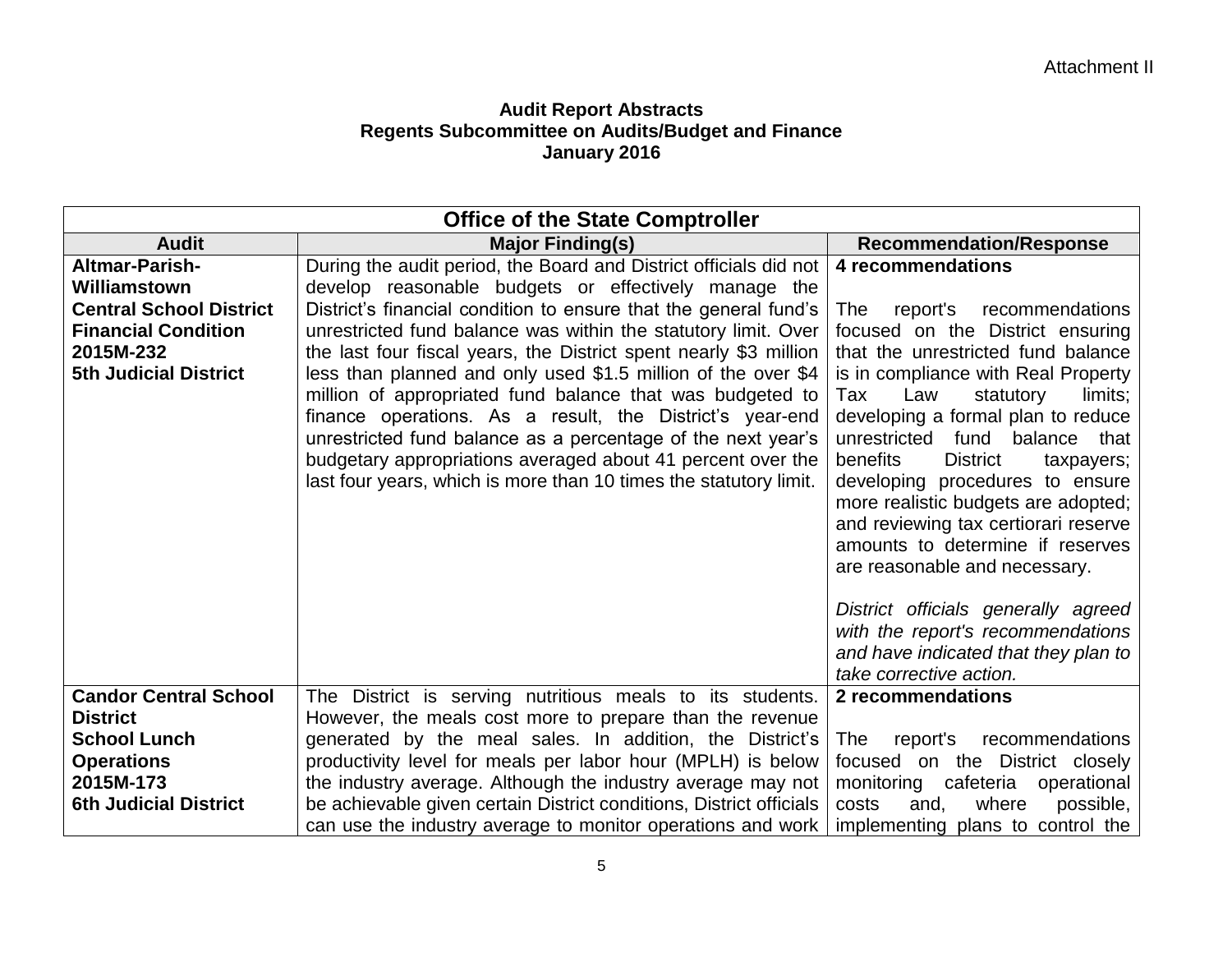|                               | towards increasing productivity.                                                                                                                                                         | costs of food, materials, labor, and<br>benefits; and monitoring the MPLH<br>and considering taking measures to<br>move toward the industry standard<br>for MPLH.                                                                                                                          |
|-------------------------------|------------------------------------------------------------------------------------------------------------------------------------------------------------------------------------------|--------------------------------------------------------------------------------------------------------------------------------------------------------------------------------------------------------------------------------------------------------------------------------------------|
|                               |                                                                                                                                                                                          | District officials generally agreed<br>with the report's recommendations<br>and indicated that they have<br>initiated corrective action.                                                                                                                                                   |
| <b>Finger Lakes United</b>    | \$15,454 adjustment (.5% of \$3.4 million reported in                                                                                                                                    | 3 recommendations                                                                                                                                                                                                                                                                          |
| <b>Cerebral Palsy and the</b> | reimbursable costs on the CFR for the year audited)                                                                                                                                      |                                                                                                                                                                                                                                                                                            |
| <b>State Education</b>        |                                                                                                                                                                                          | recommended<br>that<br>the<br>lt.<br><b>is</b>                                                                                                                                                                                                                                             |
| <b>Department Compliance</b>  | For the fiscal year ended June 30, 2013, the audit identified                                                                                                                            | Department<br>the<br>review                                                                                                                                                                                                                                                                |
| with the Reimbursable         | \$15,454 in costs charged to the Programs that did not comply                                                                                                                            | disallowances<br>identified<br>by<br>the                                                                                                                                                                                                                                                   |
| <b>Cost Manual</b>            | with the Department's requirements for reimbursement.                                                                                                                                    | audit and make the necessary                                                                                                                                                                                                                                                               |
| 2015-S-10                     | These costs included \$13,570 in other than personal service                                                                                                                             | the<br>School's<br>adjustments<br>to                                                                                                                                                                                                                                                       |
| <b>7th Judicial District</b>  | (OTPS) costs and \$1,884 in personal service costs that were<br>either ineligible expenses, not reasonable or necessary, not<br>properly documented, or incorrectly reported on the CFR. | reimbursement rates; and remind<br>School officials of the pertinent<br>quidelines<br>related<br>the<br>to<br>deficiencies identified. It is also<br>recommended that School officials<br>ensure that costs reported on<br>annual CFRs fully comply with the<br>Department's requirements. |
|                               |                                                                                                                                                                                          | Department officials agreed<br>with<br>the recommendations and<br>will<br>implement<br>adjustments<br>as                                                                                                                                                                                   |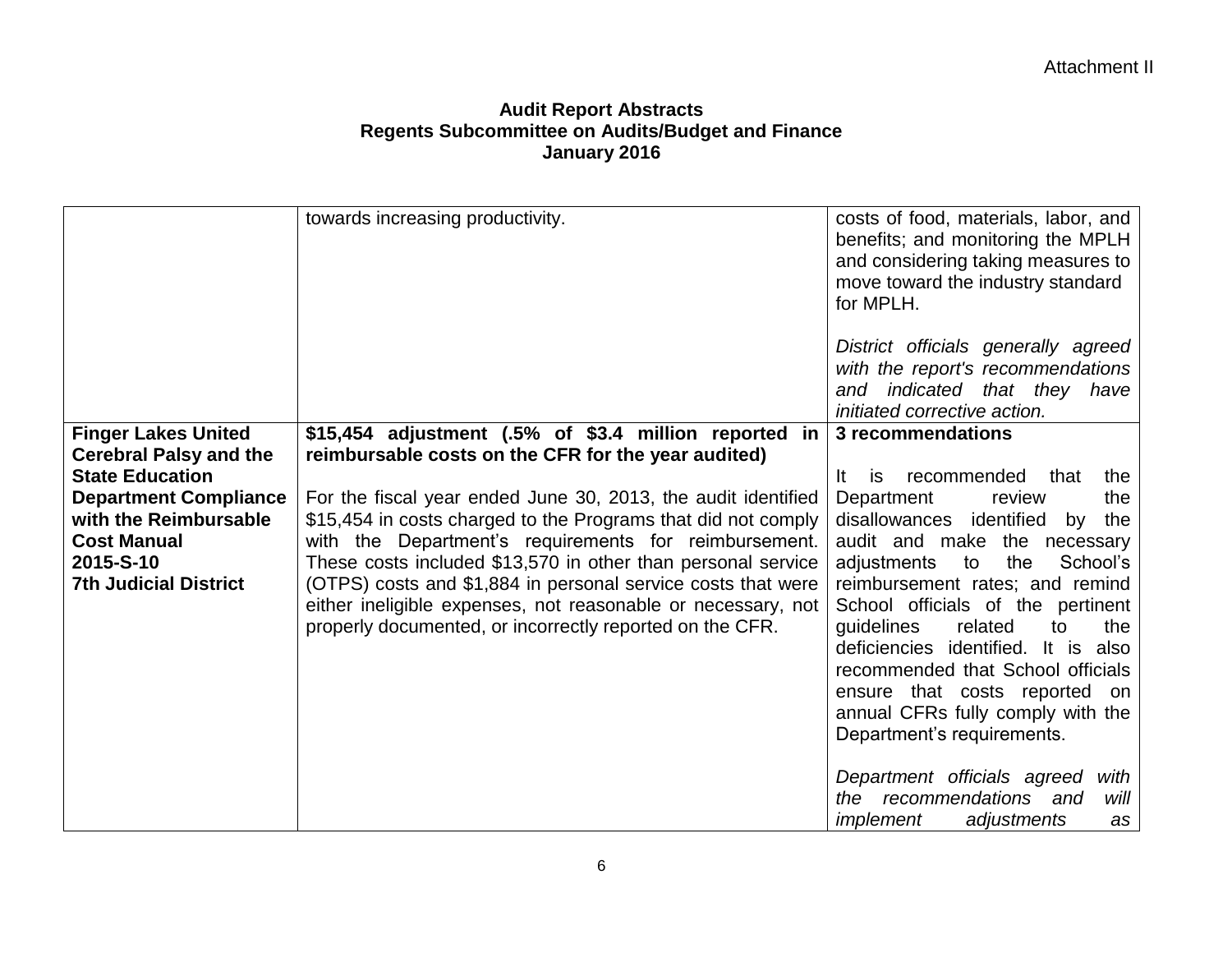|                                                               |                                                                                                                                                                                                                                                                                                                                                                                                                                                | appropriate.                                                                                                                                                                                                                                                     |
|---------------------------------------------------------------|------------------------------------------------------------------------------------------------------------------------------------------------------------------------------------------------------------------------------------------------------------------------------------------------------------------------------------------------------------------------------------------------------------------------------------------------|------------------------------------------------------------------------------------------------------------------------------------------------------------------------------------------------------------------------------------------------------------------|
|                                                               |                                                                                                                                                                                                                                                                                                                                                                                                                                                |                                                                                                                                                                                                                                                                  |
|                                                               |                                                                                                                                                                                                                                                                                                                                                                                                                                                |                                                                                                                                                                                                                                                                  |
| <b>Hancock Central School</b>                                 | The District is serving nutritious meals to its students.                                                                                                                                                                                                                                                                                                                                                                                      | 2 recommendations                                                                                                                                                                                                                                                |
| <b>District</b>                                               | However, the meals cost more to prepare than the revenue                                                                                                                                                                                                                                                                                                                                                                                       |                                                                                                                                                                                                                                                                  |
| <b>School Lunch</b>                                           | generated by the meal sales. In addition, the District's                                                                                                                                                                                                                                                                                                                                                                                       | report's<br>recommendations<br>The                                                                                                                                                                                                                               |
| <b>Operations</b>                                             | productivity level for meals per labor hour (MPLH) is below                                                                                                                                                                                                                                                                                                                                                                                    | focused on District officials closely                                                                                                                                                                                                                            |
| 2015M-176<br><b>6th Judicial District</b>                     | the industry averages. Although the industry averages may                                                                                                                                                                                                                                                                                                                                                                                      | monitoring cafeteria<br>operational<br>costs<br>where                                                                                                                                                                                                            |
|                                                               | not be achievable given certain District conditions, District<br>officials can use the industry averages to monitor operations                                                                                                                                                                                                                                                                                                                 | possible,<br>and,<br>implementing<br>plans<br>to<br>control                                                                                                                                                                                                      |
|                                                               | and work toward increasing productivity.                                                                                                                                                                                                                                                                                                                                                                                                       | costs; and monitoring the MPLH                                                                                                                                                                                                                                   |
|                                                               |                                                                                                                                                                                                                                                                                                                                                                                                                                                | and consider taking measures to                                                                                                                                                                                                                                  |
|                                                               |                                                                                                                                                                                                                                                                                                                                                                                                                                                | move toward the industry standard                                                                                                                                                                                                                                |
|                                                               |                                                                                                                                                                                                                                                                                                                                                                                                                                                | for MPLH.                                                                                                                                                                                                                                                        |
|                                                               |                                                                                                                                                                                                                                                                                                                                                                                                                                                |                                                                                                                                                                                                                                                                  |
|                                                               |                                                                                                                                                                                                                                                                                                                                                                                                                                                | District officials generally agreed                                                                                                                                                                                                                              |
|                                                               |                                                                                                                                                                                                                                                                                                                                                                                                                                                | with the report's recommendations                                                                                                                                                                                                                                |
|                                                               |                                                                                                                                                                                                                                                                                                                                                                                                                                                | and indicated that they have                                                                                                                                                                                                                                     |
|                                                               |                                                                                                                                                                                                                                                                                                                                                                                                                                                | initiated corrective action.                                                                                                                                                                                                                                     |
| <b>Jamestown City School</b>                                  | District officials' overreliance on fund balance to finance                                                                                                                                                                                                                                                                                                                                                                                    | 4 recommendations                                                                                                                                                                                                                                                |
| <b>District Financial</b>                                     | operations resulted in planned operating deficits during the                                                                                                                                                                                                                                                                                                                                                                                   |                                                                                                                                                                                                                                                                  |
|                                                               |                                                                                                                                                                                                                                                                                                                                                                                                                                                |                                                                                                                                                                                                                                                                  |
|                                                               |                                                                                                                                                                                                                                                                                                                                                                                                                                                |                                                                                                                                                                                                                                                                  |
|                                                               |                                                                                                                                                                                                                                                                                                                                                                                                                                                |                                                                                                                                                                                                                                                                  |
|                                                               |                                                                                                                                                                                                                                                                                                                                                                                                                                                |                                                                                                                                                                                                                                                                  |
|                                                               |                                                                                                                                                                                                                                                                                                                                                                                                                                                |                                                                                                                                                                                                                                                                  |
|                                                               |                                                                                                                                                                                                                                                                                                                                                                                                                                                |                                                                                                                                                                                                                                                                  |
| <b>Condition</b><br>2015M-120<br><b>8th Judicial District</b> | audit period and reduced unrestricted fund balance to<br>approximately \$200,000 (0.2 percent of the ensuing year's<br>appropriations) as of June 30, 2014. Given the size of the<br>District's operations, fund balance has been reduced to a<br>dangerously low level. Although the Board can designate fund<br>balance to help finance the next year's budget, it should<br>ensure that the level of unrestricted fund balance remaining is | report's<br>recommendations<br>The<br>focused on the Board developing<br>and adopting a budget in which<br>recurring expenditures are funded<br>by recurring revenues; developing<br>and adopting a fund balance policy<br>establishes<br>adequate<br>that<br>an |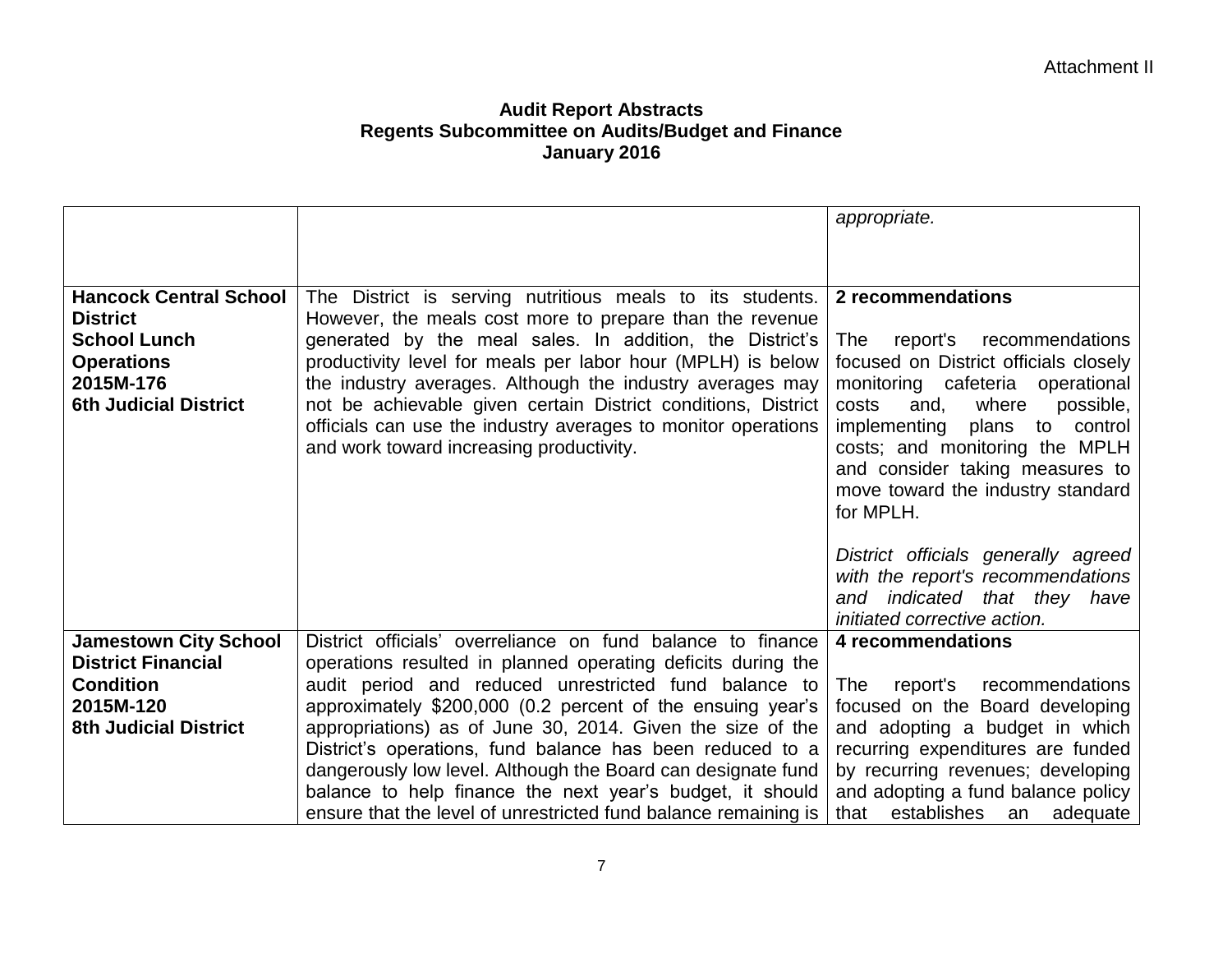|                                 | sufficient to provide adequate cash<br>flow<br>and address          | fund<br>amount<br>0f<br>unrestricted          |
|---------------------------------|---------------------------------------------------------------------|-----------------------------------------------|
|                                 | unforeseen<br>circumstances,<br>unanticipated<br>such<br>as         | balance to be maintained; ensuring            |
|                                 | expenditures or revenue shortfalls.                                 | that its members discuss the use of           |
|                                 |                                                                     | reserve funds in relation to adopted          |
|                                 | The District budgeted to appropriate \$2.2 million of fund          | budgets and clearly communicate               |
|                                 | balance and \$800,000 of reserves in the 2014-15 budget. It is      | decisions to District taxpayers; and          |
|                                 | projected that the District will incur a \$2.2 million operating    | developing<br>and<br>updating a               |
|                                 | deficit using \$1.4 million of fund balance and \$800,000 from      | multiyear financial plan for a three          |
|                                 | reserves. Because the District plans to appropriate \$1 million     | five-year<br>period<br>that<br>to<br>is.      |
|                                 | in fund balance to finance the 2015-16 budget, there will be        | sustainable.                                  |
|                                 | no unrestricted fund balance remaining as of June 30, 2015.         |                                               |
|                                 |                                                                     | District officials generally agreed           |
|                                 | The District also lacks a multiyear financial plan for its          | with the report's recommendations             |
|                                 | operations and capital needs. Without a well-designed plan, it      | and plan to initiate corrective               |
|                                 | is difficult for the Board to make timely and informed decisions    | action.                                       |
|                                 | about the District's programs and operations.                       |                                               |
| <b>Little Flower Union Free</b> | The District has contracts with 39 of 43 home school districts      | 2 recommendations                             |
| <b>School District</b>          | or counties stating the District will bill tuition monthly and that |                                               |
| <b>Tuition</b>                  | payment is due within either 30 or 60 days. Because it does         | report's<br>recommendations<br>The            |
| 2015M-233                       | not have a contract with four school districts or counties,         | focused<br>primarily<br><b>District</b><br>on |
| <b>10th Judicial District</b>   | disputes over payment terms or the District's entitlement to        | officials ensuring the District has a         |
|                                 | amounts billed could occur. The audit reviewed all 82 invoices      | written<br>agreement<br>including             |
|                                 | totaling \$1,169,707 for September 2014 and March 2015 and          | specific payment terms with all               |
|                                 | determined that the District billed all of these amounts in a       | home school districts and counties;           |
|                                 | timely manner. In addition, 65 invoices (79 percent) totaling       | and continuing efforts to collect all         |
|                                 | \$1,051,780 were paid within 60 days; all but one of the            | past-due amounts billed.                      |
|                                 | invoices, totaling \$9,325, had been paid by June 30. District      |                                               |
|                                 | officials explained that payments are often delayed at the          | District officials generally agreed           |
|                                 | beginning of the school year while contracts are being              | with the report's recommendations             |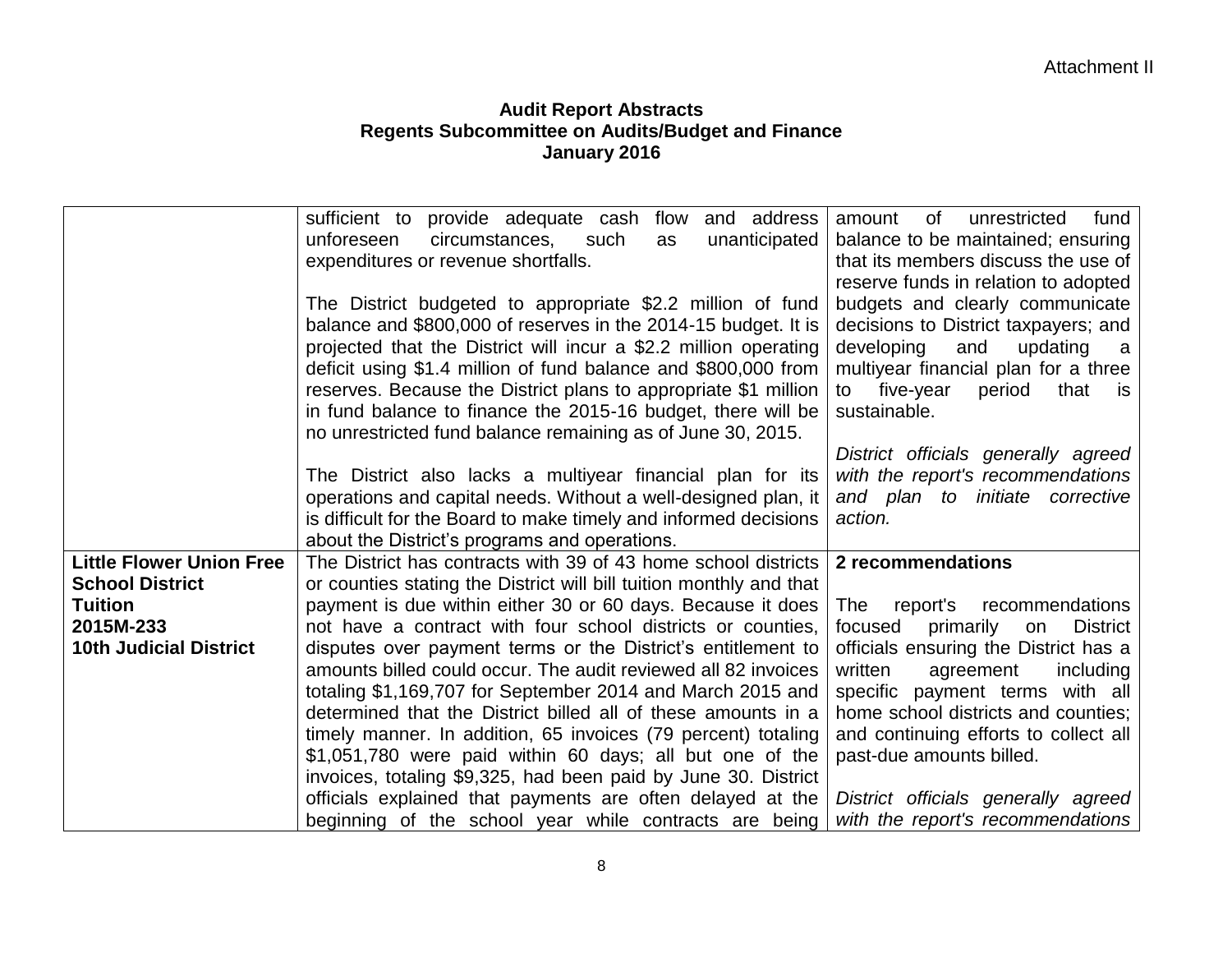|                                | negotiated.                                                                                                             | and indicated that they plan to                        |
|--------------------------------|-------------------------------------------------------------------------------------------------------------------------|--------------------------------------------------------|
|                                |                                                                                                                         | initiate corrective action.                            |
|                                |                                                                                                                         |                                                        |
|                                |                                                                                                                         |                                                        |
| <b>Lowville Academy and</b>    | The Board and District officials did not manage fund balance                                                            | 5 recommendations                                      |
| <b>Central School District</b> | in accordance with statute. Over the last four years, District                                                          |                                                        |
| <b>Financial Condition</b>     | officials budgeted to use approximately \$7.35 million of fund                                                          | recommendations<br>The<br>report's                     |
| 2015M-220                      | balance to finance District operations. However, primarily                                                              | focused on Board officials ensuring                    |
| <b>5th Judicial District</b>   | because of unrealistic appropriation estimates (overestimating                                                          | the amount of unassigned fund                          |
|                                | expenditures), they did not use any of the appropriated fund                                                            | balance is in<br>compliance with                       |
|                                | balance during this period. The District's unassigned fund                                                              | statutory limits; adopting budgets                     |
|                                | balance more than doubled from \$5.3 million at the end of                                                              | realistic<br>estimated<br>with<br>fund balance         |
|                                | 2010-11 to \$10.8 million at the end of 2013-14 year. The<br>unassigned fund balance as a percentage of the next year's | expenditures and<br>available<br>appropriation;<br>for |
|                                | budgeted appropriations increased from 21 percent in 2010-                                                              | comprehensive<br>developing                            |
|                                | 11 to 42.6 percent in 2013-14, which is nearly \$9.8 million                                                            | multiyear financial and capital                        |
|                                | over the 4 percent limit allowed by Real Property Tax Law.                                                              | plans; reviewing reserve funds at                      |
|                                |                                                                                                                         | least annually to determine if the                     |
|                                |                                                                                                                         | amounts reserved are necessary                         |
|                                |                                                                                                                         | and reasonable; and developing a                       |
|                                |                                                                                                                         | formal plan for the use of reserves.                   |
|                                |                                                                                                                         |                                                        |
|                                |                                                                                                                         | District officials generally agreed                    |
|                                |                                                                                                                         | with the report's recommendations                      |
|                                |                                                                                                                         | and indicated they planned to                          |
|                                |                                                                                                                         | initiate corrective action.                            |
| <b>New York City</b>           | The initial audit report, which was issued February 28, 2014,                                                           | There were no recommendations                          |
| Department of                  | examined whether NYCDOE students (in the 2011 graduating                                                                | with this follow-up audit because                      |
| <b>Education Compliance</b>    | class) completed an Arts Education curriculum that complied                                                             | both of the prior recommendations                      |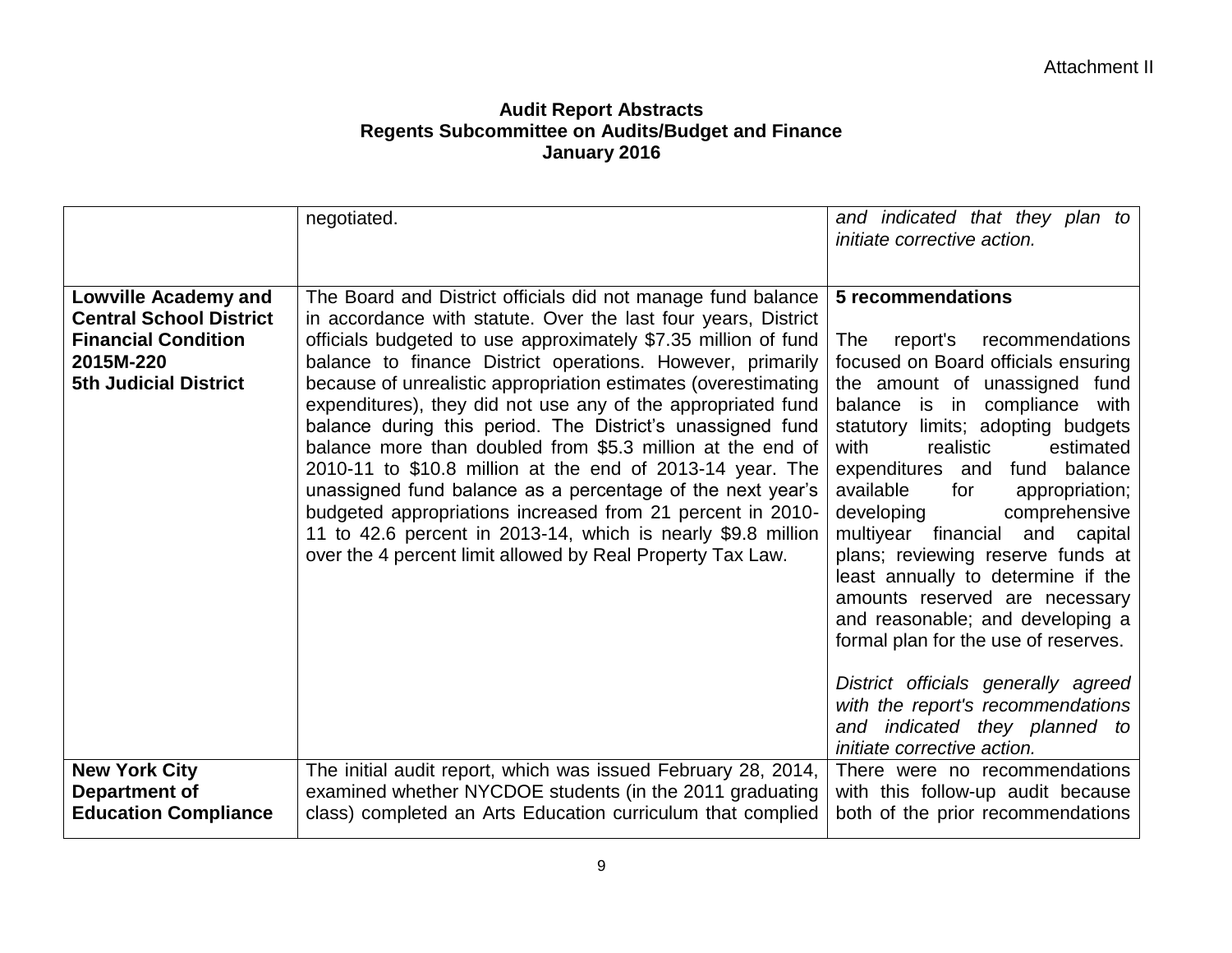| with State Arts<br><b>Education</b><br><b>Requirements</b><br>2015-F-11<br>1st, 2nd, 11th, 12th,<br><b>13th Judicial Districts</b>             | with the Department's regulations. The audit found that<br>between 142 and 197 of 310 sampled students (46 to 64<br>percent) did not meet one or more of the Department's Arts<br>Education requirements. Consequently, students who did not<br>receive Arts Education in compliance with the Department's<br>regulations might not readily develop the creativity,<br>leadership, and communication skills that research attributes<br>to Arts Education. In addition, the high exception rate the<br>audit found suggested that there was a material risk that<br>students throughout the NYCDOE public high school system<br>might not have obtained a sufficient Arts Education, as<br>otherwise required by the Department.                                                                                                           | were implemented.                                                                                                                                                                                                                                                                                                                                                                      |
|------------------------------------------------------------------------------------------------------------------------------------------------|--------------------------------------------------------------------------------------------------------------------------------------------------------------------------------------------------------------------------------------------------------------------------------------------------------------------------------------------------------------------------------------------------------------------------------------------------------------------------------------------------------------------------------------------------------------------------------------------------------------------------------------------------------------------------------------------------------------------------------------------------------------------------------------------------------------------------------------------|----------------------------------------------------------------------------------------------------------------------------------------------------------------------------------------------------------------------------------------------------------------------------------------------------------------------------------------------------------------------------------------|
|                                                                                                                                                | This audit found that NYCDOE officials made significant<br>progress in addressing the issues identified in the initial<br>report.                                                                                                                                                                                                                                                                                                                                                                                                                                                                                                                                                                                                                                                                                                          |                                                                                                                                                                                                                                                                                                                                                                                        |
| <b>Southern Cayuga</b><br><b>Central School</b><br><b>District</b><br><b>Financial Management</b><br>2015M-224<br><b>7th Judicial District</b> | District officials have generally taken appropriate action to<br>manage the District's financial condition. Although the District<br>generated operating deficits of approximately \$160,000 in<br>fiscal year 2011-12 and approximately $$375,000$ in 2012-13,<br>they were largely planned. District officials also implemented<br>multiple cost savings actions that aided in improving the<br>District's financial condition and resulted in operating<br>surpluses of approximately \$70,000 for 2013-14 and<br>\$380,000 for 2014-15. The District's fund balance increased<br>by 20 percent in 2014-15, which improved its financial<br>condition and ability to plan for the future. However, the<br>District's multiyear financial plan does not address its debt<br>share or declining enrollment. These factors could adversely | 2 recommendations<br>The<br>report's<br>recommendations<br>focused on District officials closely<br>monitoring the District's financial<br>condition<br>and<br>identifying<br>opportunities for cost savings and<br>efficiencies; and developing a<br>multi-year capital and financial plan<br>for a three to five-year period that<br>will address the District's increasing<br>debt. |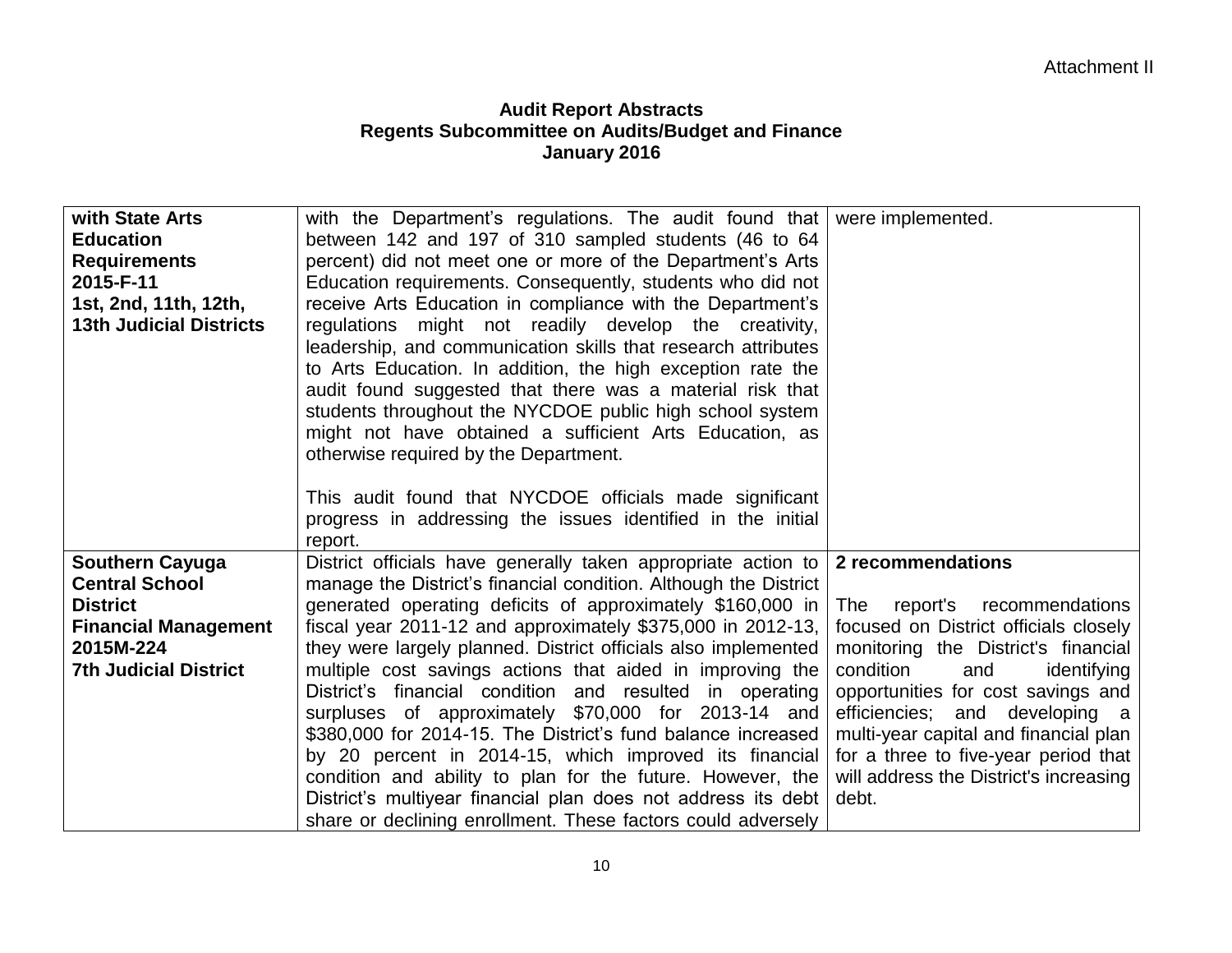|                                | affect the District's financial condition and, therefore, should<br>be planned for. | District officials generally agreed<br>with the report's recommendations<br>and indicated they plan to initiate<br>corrective action. |
|--------------------------------|-------------------------------------------------------------------------------------|---------------------------------------------------------------------------------------------------------------------------------------|
| <b>Unity House of Troy and</b> | $$404,952$ adjustment (5.9% of \$6.85 million reported in                           | 3 recommendations                                                                                                                     |
| the State Education            | reimbursable costs on the CFR for the year audited)                                 |                                                                                                                                       |
| <b>Department Compliance</b>   |                                                                                     | recommended that<br>the<br>is<br>lt.                                                                                                  |
| with the Reimbursable          | Of the \$6.85 million Unity House claimed on its CFR for the                        | Department<br>reviews<br>the                                                                                                          |
| <b>Cost Manual</b>             | Programs, the audit identified \$404,952 in costs reported by                       | disallowances resulting from the                                                                                                      |
| 2014-S-60                      | Unity House that were incorrectly calculated or otherwise did                       | audit and adjusts Unity House                                                                                                         |
| <b>3rd Judicial District</b>   | not comply with the RCM requirements for reimbursement.                             | CFRs and tuition reimbursement                                                                                                        |
|                                | This included \$322,258 in personal service costs and \$82,694                      | rates; and to remind Unity House                                                                                                      |
|                                | in other than personal service (OTPS) costs. In certain                             | officials of the pertinent Department                                                                                                 |
|                                | instances, Unity House and the Department previously                                | guidelines<br>that relate<br>to<br>the                                                                                                |
|                                | identified some disallowed costs; such instances were noted                         | deficiencies noted in the report. It is                                                                                               |
|                                | in the report.                                                                      | recommended that Unity<br>also                                                                                                        |
|                                |                                                                                     | House officials ensure that costs                                                                                                     |
|                                |                                                                                     | reported on annual CFRs fully                                                                                                         |
|                                |                                                                                     | Department's<br>comply with<br>the                                                                                                    |
|                                |                                                                                     | requirements, and<br>communicate                                                                                                      |
|                                |                                                                                     | with the Department to obtain                                                                                                         |
|                                |                                                                                     | clarification as needed.                                                                                                              |
|                                |                                                                                     |                                                                                                                                       |
|                                |                                                                                     | Department officials agreed<br>with<br>the recommendations and<br>will                                                                |
|                                |                                                                                     | adjustments<br>implement<br>as                                                                                                        |
|                                |                                                                                     |                                                                                                                                       |
|                                |                                                                                     | appropriate.                                                                                                                          |